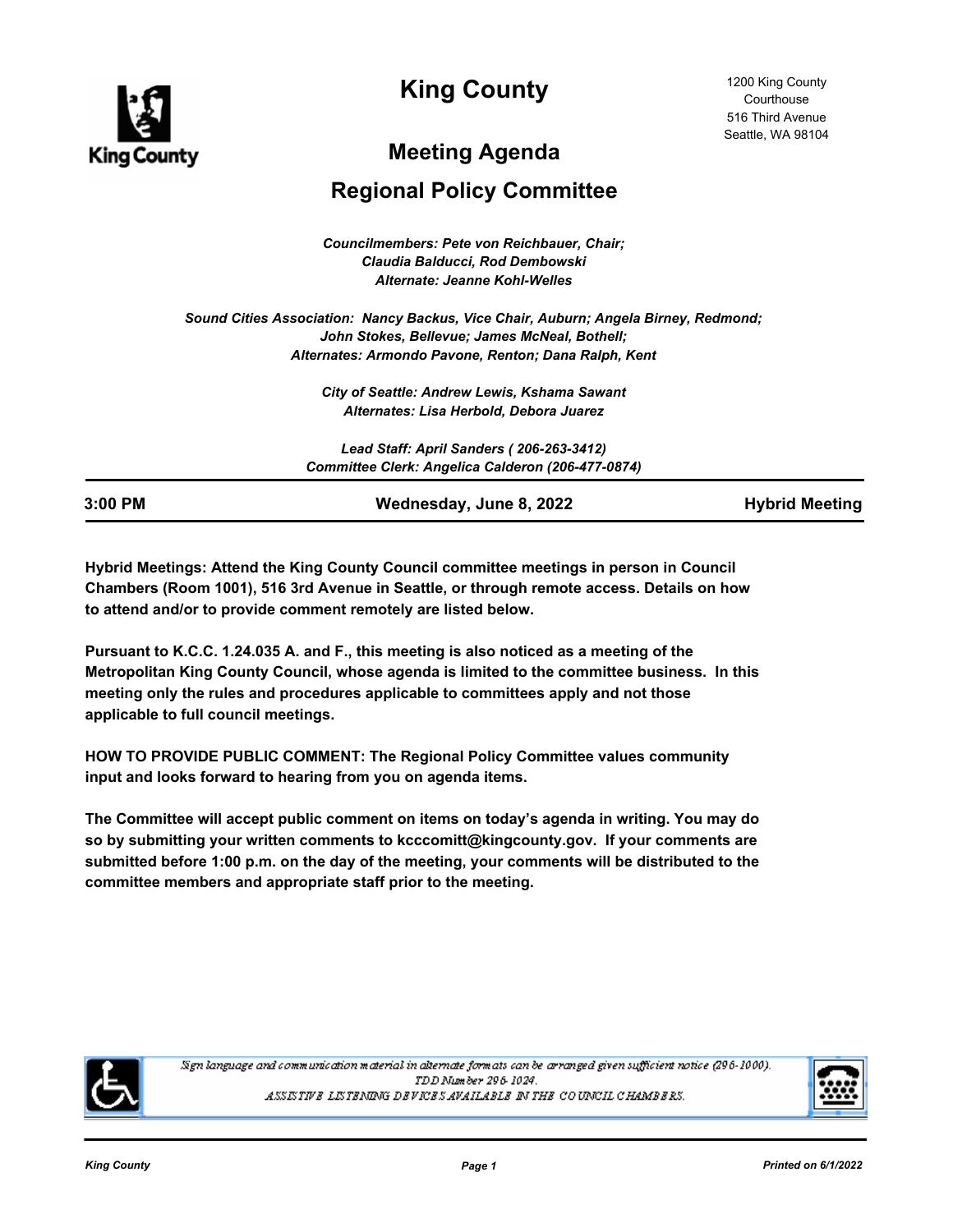**HOW TO WATCH/LISTEN TO THE MEETING REMOTELY: There are three ways to watch or listen to the meeting:**

**1) Stream online via this link https://livestream.com/accounts/15175343/events/4485487 or input the link web address into your web browser.**

**2) Watch King County TV Channel 22 (Comcast Channel 22 and 322(HD), Wave Broadband Channel 22)**

**3) Listen to the meeting by telephone.**

**Dial: 1 253 215 8782 Webinar ID: 827 1647 4590**

**To help us manage the meeting, please use the Livestream or King County TV options listed above, if possible, to watch or listen to the meeting.**

### **1. Call to Order**

**2. Roll Call**

### **3. Approval of Minutes**

*Minutes of May 11, 2022 meeting.*

### **Briefing**

**4.** [Briefing No. 2022-B0064](http://kingcounty.legistar.com/gateway.aspx?m=l&id=/matter.aspx?key=23091)

Harborview Medical Center Briefing

*Steffanie Fain, President of the Harborview Board of Trustees Sommer Kleweno-Walley, CEO of Harborview Medical Center Monica Vavilala, MD, Director of the Harborview Injury Prevention and Research Center*

## **Discussion and Possible Action**

#### **5.** [Proposed Substitute Motion No. 2021-0283.2](http://kingcounty.legistar.com/gateway.aspx?m=l&id=/matter.aspx?key=22349)

A MOTION accepting the 2020 annual mental illness and drug dependency evaluation summary report, in compliance with K.C.C. 4A.500.309.

*Sponsors:* Kohl-Welles

*Wendy SooHoo, Council staff*